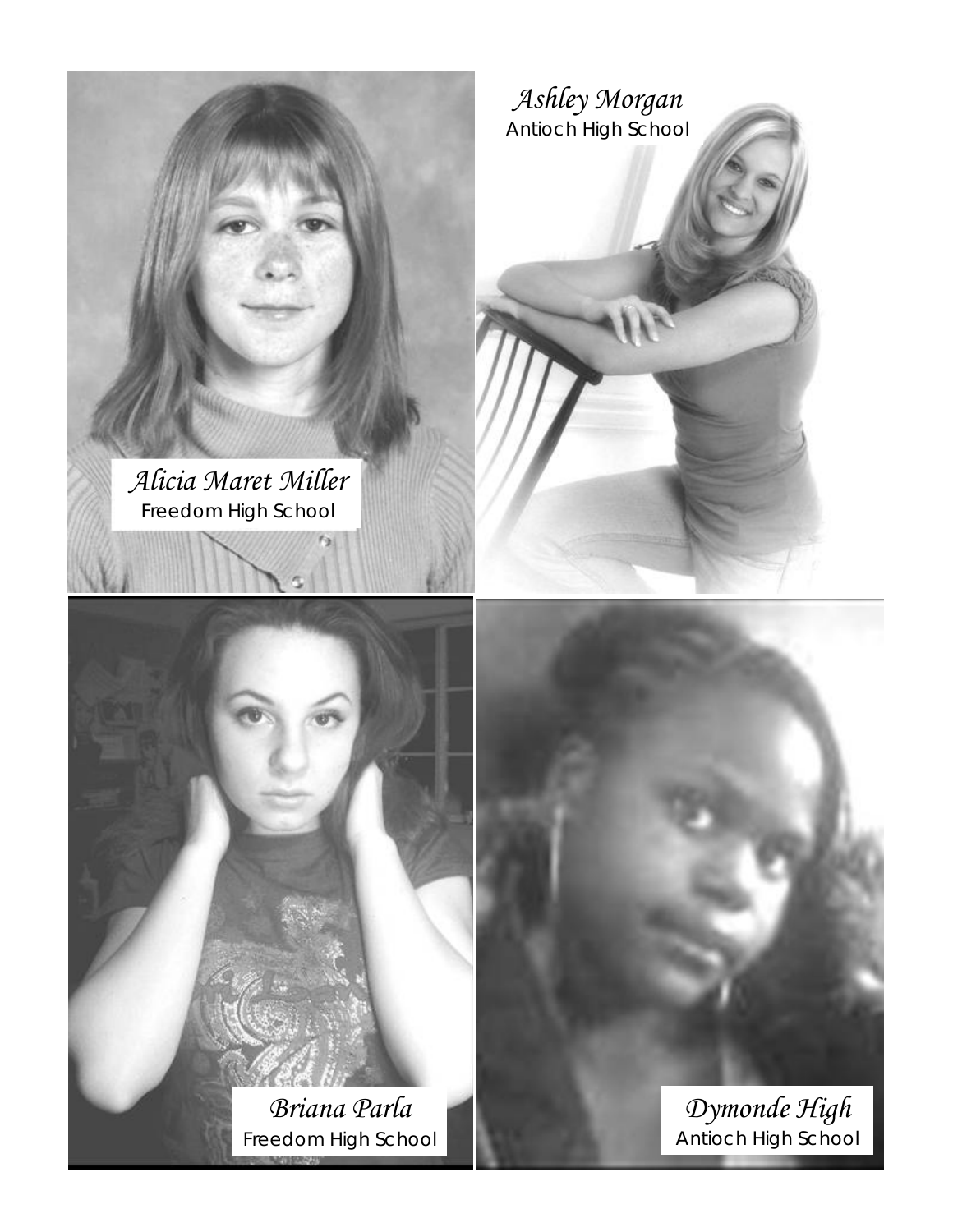*Frank Sierra*  Pittsburg High School

> *Justine Rin*  Deer Valley High School

0

*Kinsey McLaughlin* Deer Valley High School

*Geevy Manlapaz* Freedom High School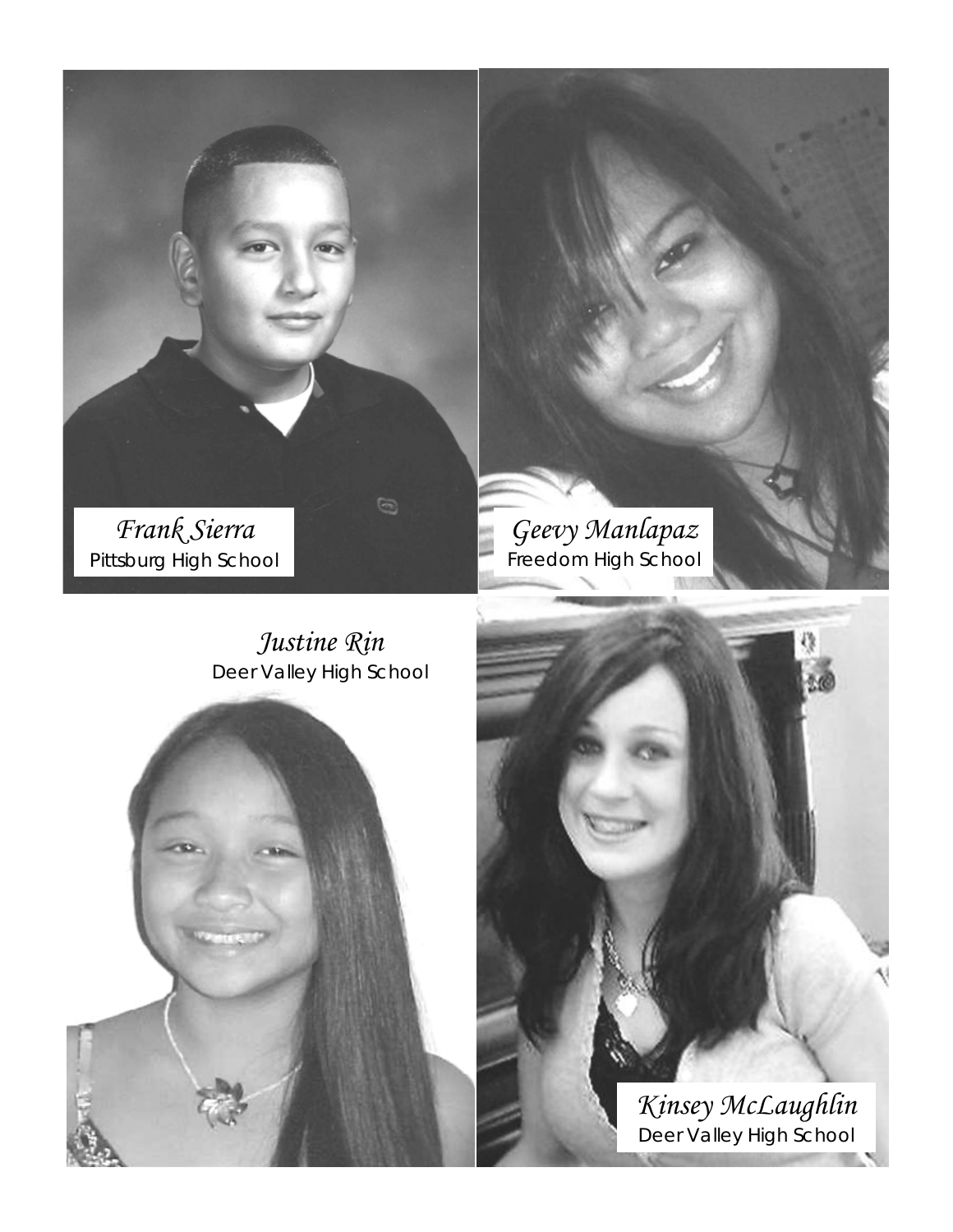